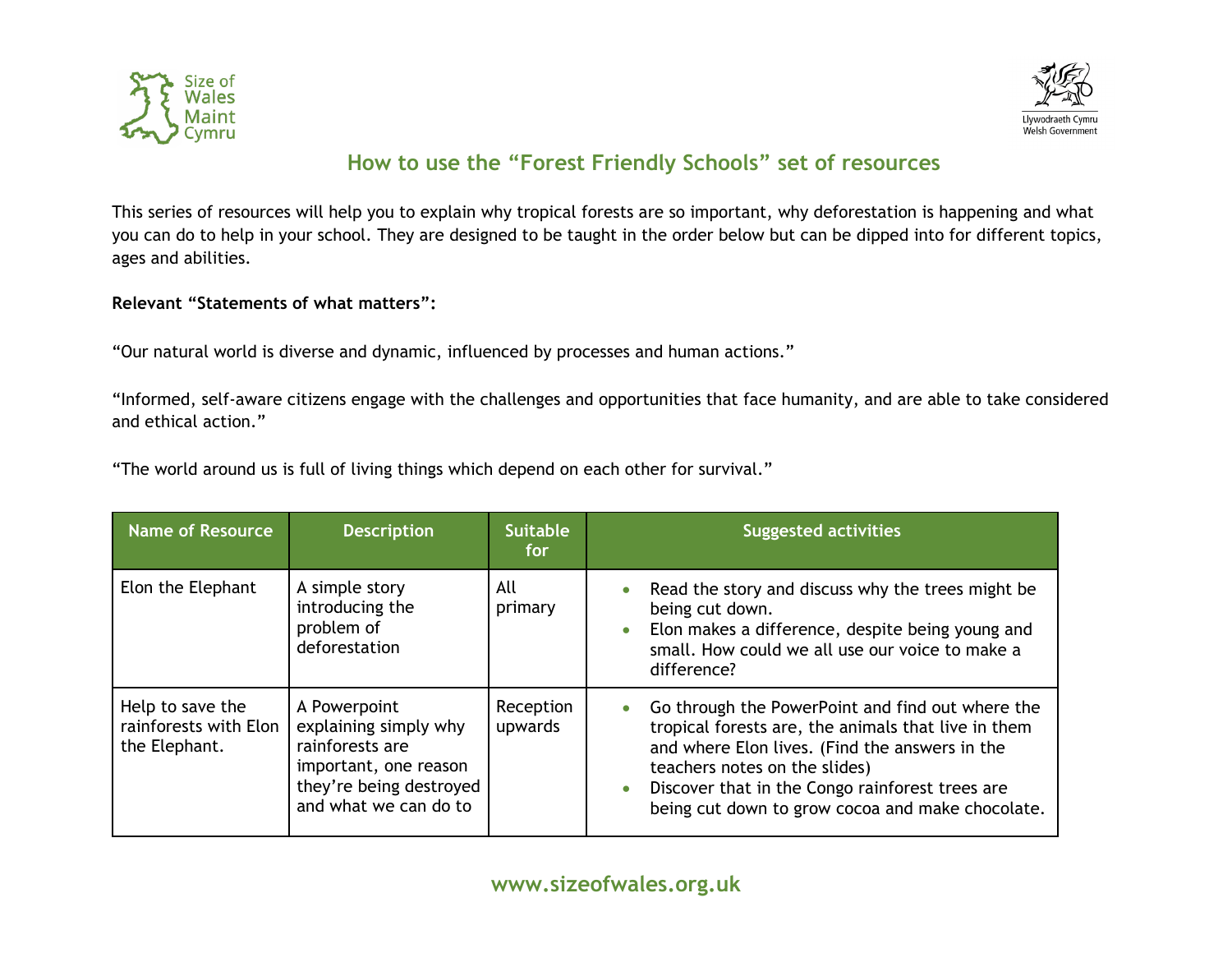



|                                      | help.                                                                                              |                                   | Explain how buying Fairtrade chocolate can help.<br>$\bullet$<br>Choose from the activities of making and sharing a<br>poster about Fairtrade, finding out if your school's<br>desserts use fairtrade chocolate and making a<br>Fairtrade dessert.                                                                                                                                                                |
|--------------------------------------|----------------------------------------------------------------------------------------------------|-----------------------------------|-------------------------------------------------------------------------------------------------------------------------------------------------------------------------------------------------------------------------------------------------------------------------------------------------------------------------------------------------------------------------------------------------------------------|
| Forest risk<br>commodity cards       | A series of cards<br>explaining the risks of<br>different forest<br>commodities                    | Year 3 up                         | Read about the different forest risk commodities as<br>$\bullet$<br>a class<br>Give able readers a commodity each to find out<br>about in a group<br>Assign each year group a different commodity to<br>find out about.<br>Use together with our Deforestation Detectives<br>resources.                                                                                                                           |
| Deforestation<br>Detectives 1        | A Powerpoint<br>explaining how growing<br>palm oil can cause<br>deforestation.                     | Year 2 and<br><b>up</b>           | Find out all about palm oil and what it is found in.<br>$\bullet$<br>Learn how palm oil can be grown sustainably<br>Go on a hunt looking for products that contain palm<br>oil.                                                                                                                                                                                                                                   |
| Deforestation<br>Detectives 2        | A Powerpoint exploring<br>other commodities that<br>cause deforestation<br>including beef and soy. | <b>Key Stage</b><br>$\mathcal{L}$ | Use the PowerPoint to explore the different<br>$\bullet$<br>commodities that cause deforestation.<br>With younger learners, teachers can read through<br>$\bullet$<br>and explain the impact of the different forest<br>commodities.<br>Older/able learners can take part in the<br>$\bullet$<br>marketplace activity where their group becomes an<br>expert on one forest commodity and share their<br>learning. |
| Forest friendly meal<br>checker quiz | A quiz that asks a<br>series of questions to<br>determine how forest                               | All                               | Complete the google quiz as a class to find out how<br>$\bullet$<br>forest friendly a school meal is.<br>Give groups a different school meal each to                                                                                                                                                                                                                                                              |